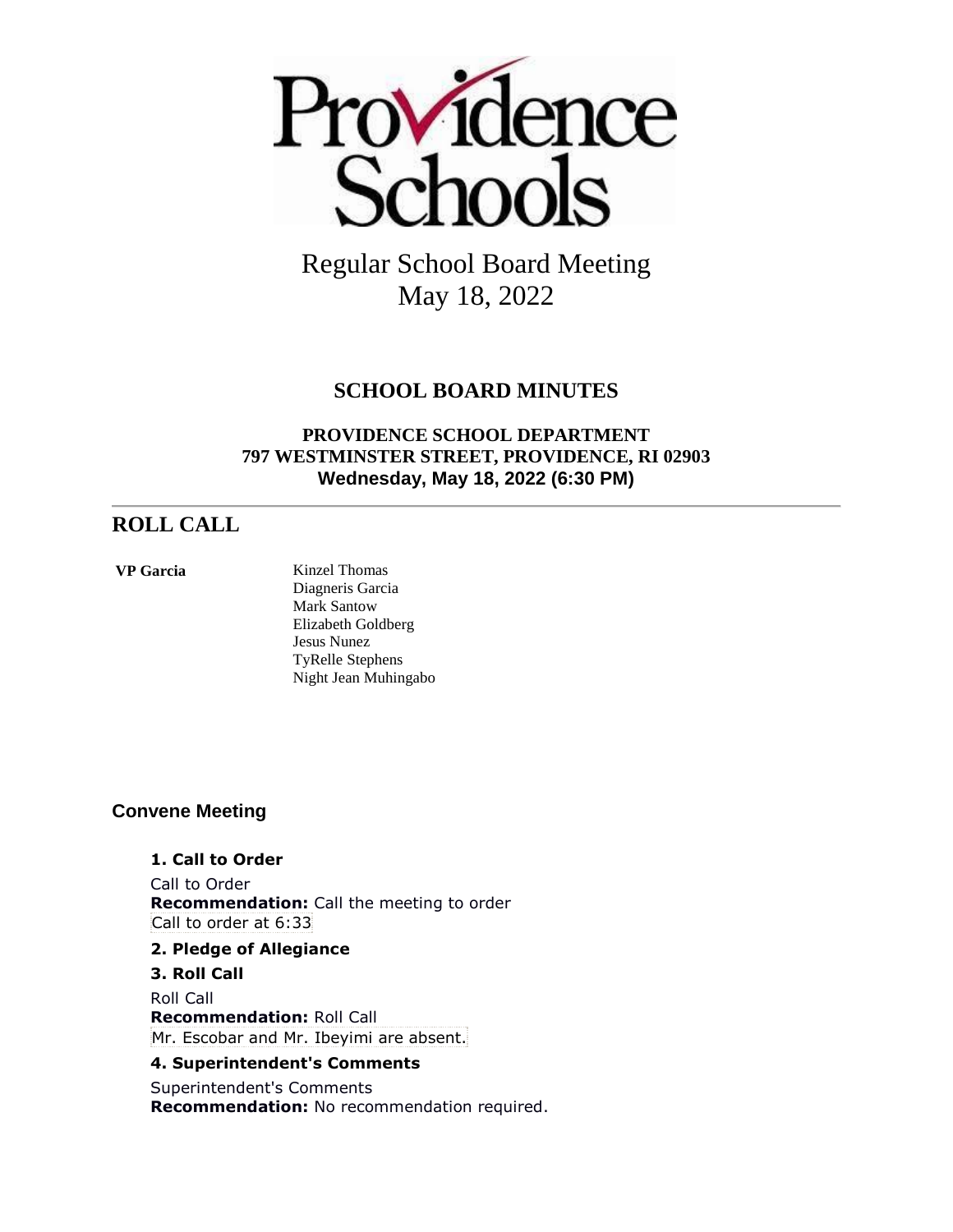

Dr. Montanez gave remarks upon the growth that the District has been working for.

### **Approve Agenda**

#### **5. Approval of the Agenda**

Approve agenda as presented **Recommendation:** Approve agenda as presented. There was a substitute motion to approve the agenda as amended. The vote to approve the Home School policy was removed.

#### **ORIGINAL - Motion**

Member **(TyRelle Stephens)** Moved, Member **(Mark Santow)** Seconded to approve the **ORIGINAL** motion 'Approve agenda as amended'. Upon a roll call vote being taken, the vote was: Aye: **(xx)** Nay: **(xx)**. The motion **Carried. (xx) - (xx)** 

#### **5. Approval of the Agenda**

Approve agenda as presented

**Recommendation:** Approve agenda as presented.

#### **SUBSTITUTE - Motion**

Member **(TyRelle Stephens)** Moved, Member **(Mark Santow)** Seconded to approve the **SUBSTITUTE** motion 'Approve agenda as amended to remove home school policy vote'. Upon a roll call vote being taken, the vote was: Aye: **7** Nay: **0**. The motion **Carried. 7 - 0** 

Kinzel Thomas Yes Diagneris Garcia Yes Mark Santow Yes Elizabeth Goldberg Yes Jesus Nunez Yes TyRelle Stephens Yes Night Jean Muhingabo Yes

#### **Public Comments**

#### **6. Public Comment - Right to Be Heard**

Public Comment: Members of the community who wish to address the School Board must sign-up by 4 p.m. the day of the School Board meeting. Instructions to sign-up for public comment during virtual meetings are available on the Providence School Board website: https://www.providenceschools.org/domain/118. An individual may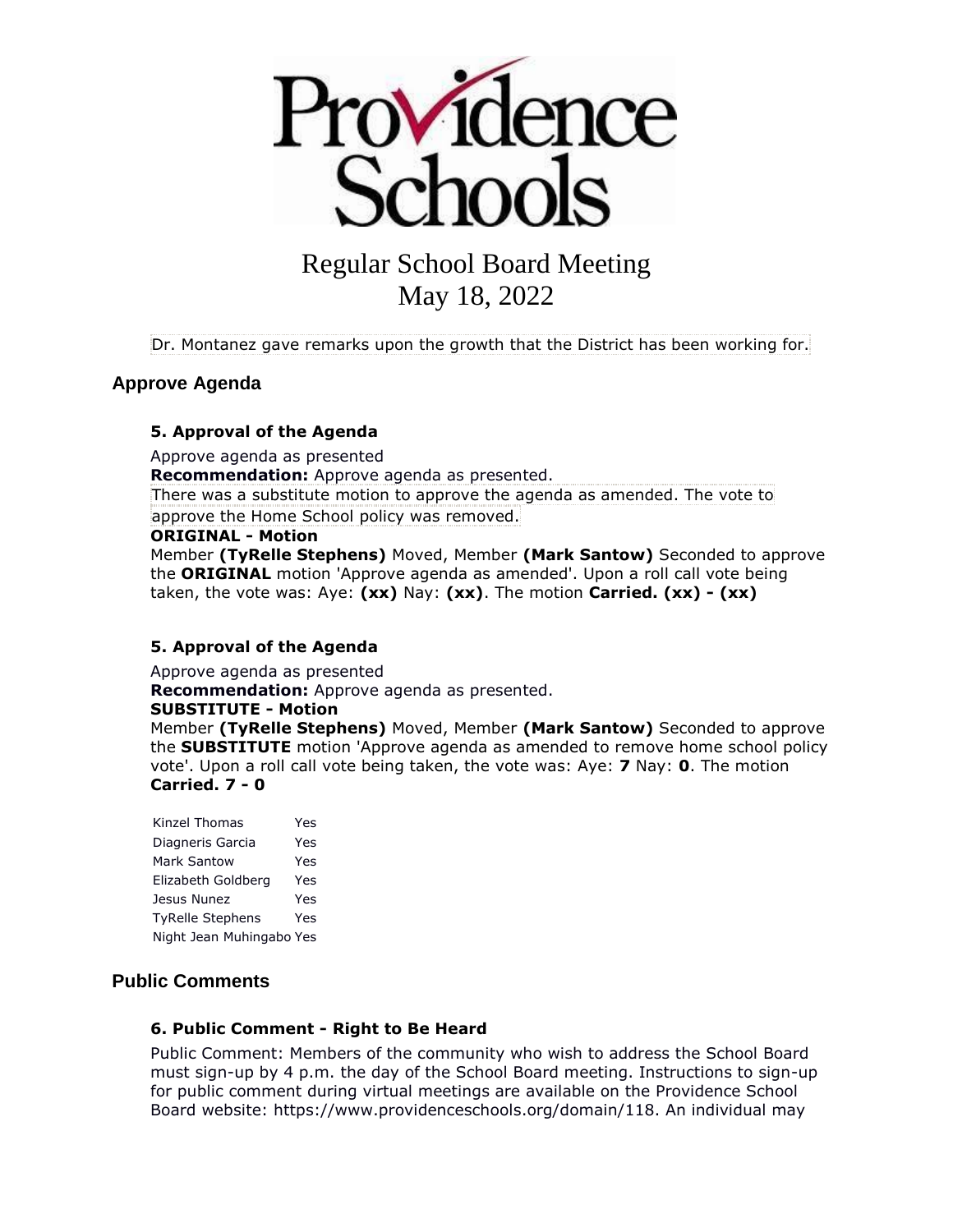

speak for up to three minutes. Comments may also be submitted in writing. Groups or organizations are encouraged to appoint a spokesperson. PLEASE NOTE: The School Board welcomes comments from the public but does not engage in dialogue with the public during school board meetings.

**Recommendation:** No recommendation required.

There were fourteen people who had sent in requests to make comments and six that sent in letters. The people that spoke were Suzanne Sutton, Ashanti Gonzalez, Jennifer Germosen, Jonathan Zavala, Richard Garcia, Christopher Mercedez, Noah Vasquez, Roslein Argueta, Melissa Robb, Jennifer Curry, Pedro Quijada, Diane Burdick, Courtney Goglia, Andrea Hartman, Jasmine and Keno Mullings, and Melissa Hughes. The six that sent in comments were Darlyn Gomes,Mary Cogean. Cali VanHorn, Courtney Hoyle and Susanne Schennachyle, Calef Brown and Axel Van de Walle whose letters are included. To Whom it May Concern: My name is Mary Cogean and I am a certified teacher in the state of Rhode Island, a homeschooling parent in Providence, and a former student of the Providence Public School District. I am reaching out today in opposition to the proposed homeschool policy that Providence is in the process of developing. I have been homeschooling my children since 2017, when my oldest became eligible to attend Kindergarten. I made the decision to homeschool because as someone who went through the public schools in Providence, I knew that I wanted my children to have more opportunities, more individualized attention, the ability to follow their interests, and the guarantee of consistency and stability that being a student in the largest school district in the state would not be able to provide. What exactly do I oppose in the developing policy?  $\bullet$  I oppose section A, bullet #3 which asks parents to provide a mailing and email address. I oppose this because the homeschooling parent should have the option to provide the form of contact that they are comfortable with. Homeschooling students are not in the care of the school during the day, so therefore immediate access to parents is not necessary. A mailing address should be sufficient, with the option to provide an email address if the parent chooses to. • I oppose Section A, bullet #7 which states that the curriculum for the homeschool candidate must be approved by the PPSD Teaching and Learning Department. I oppose this because there are thousands of curriculum options. Will someone from the PPSD be assigned to research each and every curriculum option in order to approve or deny the homeschool requests? If so, what makes this person qualified to tell parents what is an acceptable curriculum for them to use with their child? The beauty of homeschooling is that you have options and you are able to make your own educated decisions based on the needs of your child. • I oppose section B, which requires an application to homeschool for each candidate. I oppose this section because as homeschoolers we already submit a yearly Letter of Intent (LOI) with all of the information required by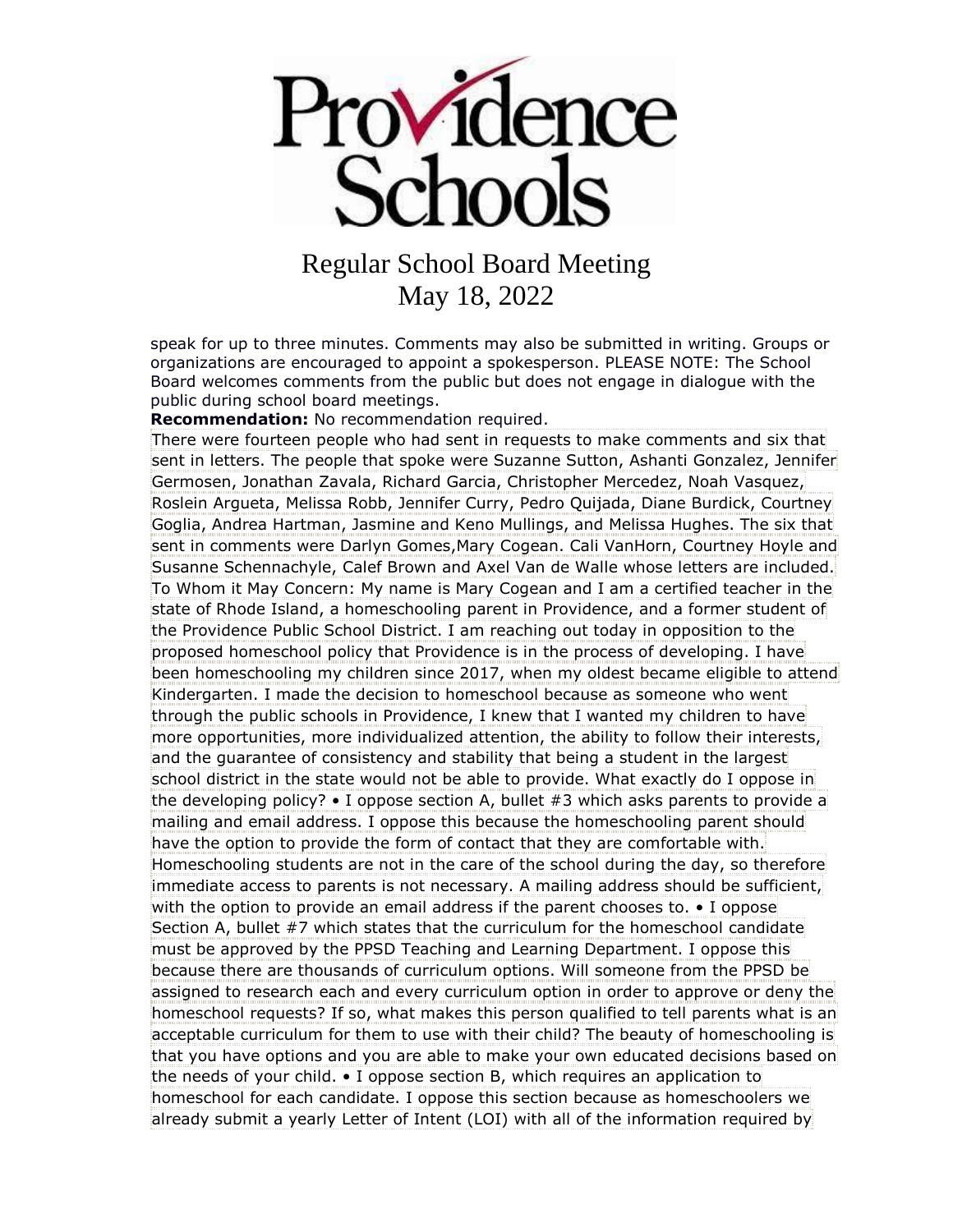

state law. An additional application is a nuisance and serves no purpose. • I oppose section C, which requires an educational plan to be completed, submitted, and approved. I oppose this because within every LOI that is submitted, the parents state which subjects will be covered, that instruction will be equal to 180 days, and the types of materials that may be used. Additionally, every homeschool family submits an End of Year (EOY) progress report at the end of their school year as a form of assessment. • I oppose section D, which states that if parents/guardians refuse to submit the requested homeschool documents that their request will be denied. Homeschooling is a right that every parent has and it cannot be denied. I feel that this language serves as a scare tactic to coerce parents into giving more information than is required by law by threatening something that cannot happen. • I am not opposed to section K, which states that a student who completes an approved program of homeschooling is not eligible to receive a Providence High School diploma. I would just like to point out that if our homeschool children are not eligible to receive a diploma, then what sense does it make for the district to have so much oversight and the ability to approve and/or deny what homeschool parents may use to educate their children? Why does the district need to be so involved in something that they have nothing to do with? Why does the district feel as though it needs to have control over parents who choose the path of homeschooling for their children? I understand that the pandemic homeschoolers may have felt overwhelmed, or like they were in a crisis because they did not know what to do. However, traditional homeschoolers, the parents who have done their research and chosen this path for reasons other than Covid, are perfectly content and do not feel as though they need the district to step in. Rhode Island has a thriving homeschool community that provides co-op classes, meet-ups, field trips, informational meetings, etc. The homeschooling community in Rhode Island is diverse, welcoming, and knowledgable. Regulations should not be changed due to a small number of people who were thrown into something they knew nothing about during a worldwide pandemic. Thank you for your time, Mary Cogean Dear Members of the Board, My name is Darlyn Gomes. I reside in Providence, RI. I have four children ages 14, 13, 10, and 5 years old. My husband and I have homeschooled our children since 2013. They have never attended a public school. Like many families who have been homeschooling (even before the pandemic), we have our reasons why we homeschool. As a former teacher, I chose not to continue teaching in a classroom because I wanted to dedicate as much of my time as possible to my family. I knew if I continued teaching in a school, I would not have been able to be fully be present in the lives of my children. My husband and I also wanted our children to be able to explore their interests and learn at their own pace without judgement. It was important for us to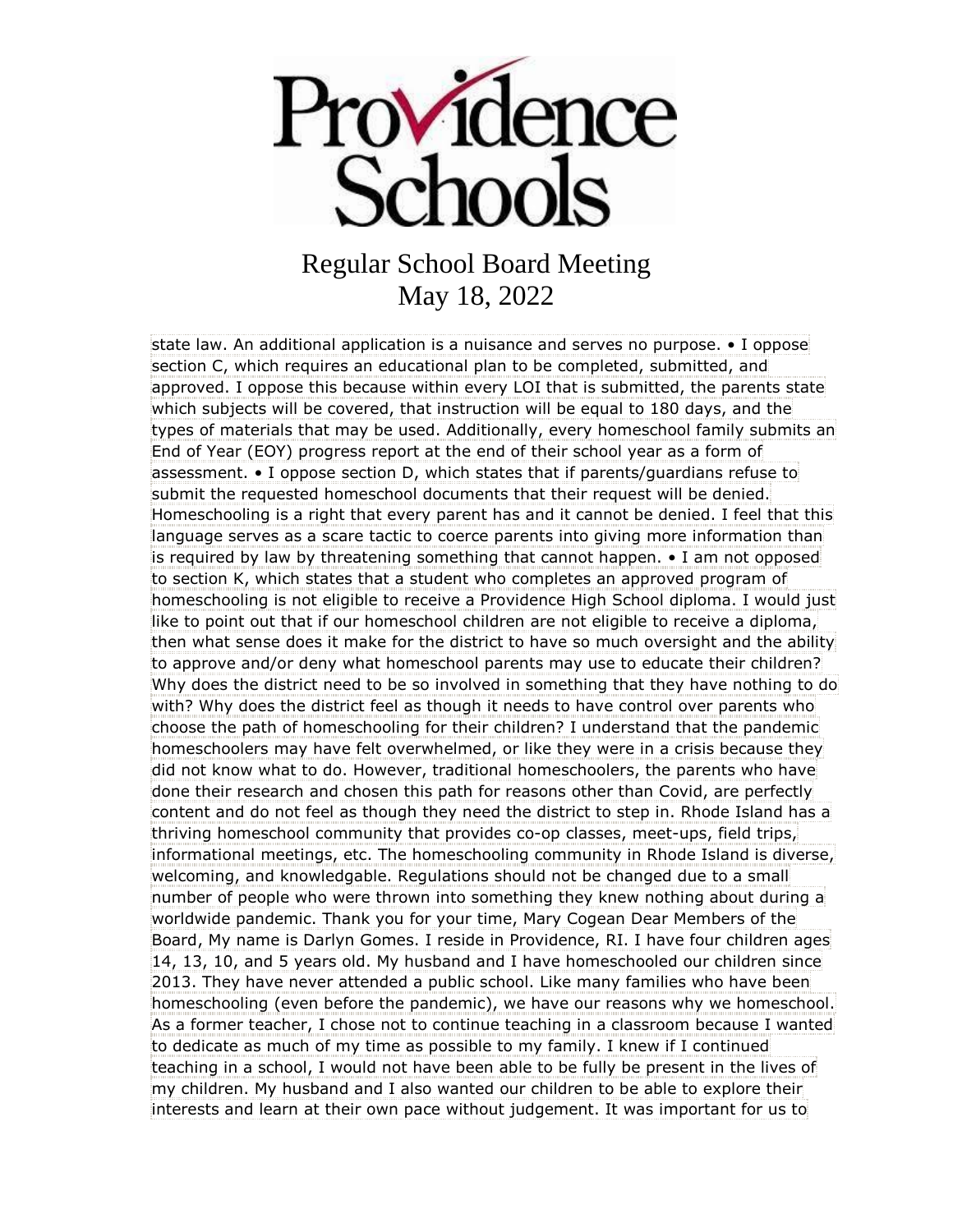

instill in our children our faith, values, and beliefs, by observing and living them with us everyday. We believe parents are children's first and most important teachers. When the pandemic caused schools to shut down and force many parents to continue school at home, it was something many parents were not ready for, nor had they previously had any intentions of ever doing. Many of these parents relied heavily on the school system to teach their children, so I'm sure they were overwhelmed with this task. Unlike families who freely choose to homeschool, these families were completely unprepared. Pre-pandemic homeschoolers didn't stress because learning with our children all day everyday is our lifestyle. As I mentioned, my husband and I choose to homeschool for various reasons. From our experiences and research, and through community outreach we were able to make a conscientious decision on why we homeschool, why we continue to homeschool, and why we implement our style of homeschooling. If we have questions, doubts, fears or concerns we know where to turn to and who to talk and ask questions to, because again, we have our own objectives, plans, and assessments. As we continue to homeschool our children, my husband and I would like to do so with the freedom and flexibility that we have been able to since 2013. Being able to homeschool our children has been a blessing and a gift we cherish. Please have trust and belief that parents who choose to homeschool know what is best for their families. Thank you for your time, Darlyn Gomes Good Afternoon, My name is Courtney Hoyle and I have been homeschooling my two (three next year!) kids in Providence for the past 6 years. I am writing because it has come to my attention that the Providence Public School district feels it might be necessary to create a homeschool policy, to ensure that parents have resources, structure and oversight. Personally, for our family and for most homeschoolers, we have chosen to homeschool because we (respectfully) don't find the oversight and structure necessary to educate our own children. We have chosen a different route based on the needs of our kids and family. We are appreciative of the accountability each year and know it is a necessity for many children, however, we do not feel the need for a change or a creation of a policy. Our needs are met by the homeschool community and the plethora of resources available in this lovely, diverse state of ours. Oversight from the school district is not something we will benefit from or feel is necessary. We chose to homeschool our children because we strongly believed that if we could feasibly allow our children to have less time sitting in a classroom and more time exploring their own interests and tackling academics at a speed that was appropriate to them, it would be in the best interest of our kids. Especially for the younger years. We have a rhythm of moving through academics catered to each child in the mornings a few days a week and then leaving the afternoons for projects, reading, music, dance, sports, rehearsals,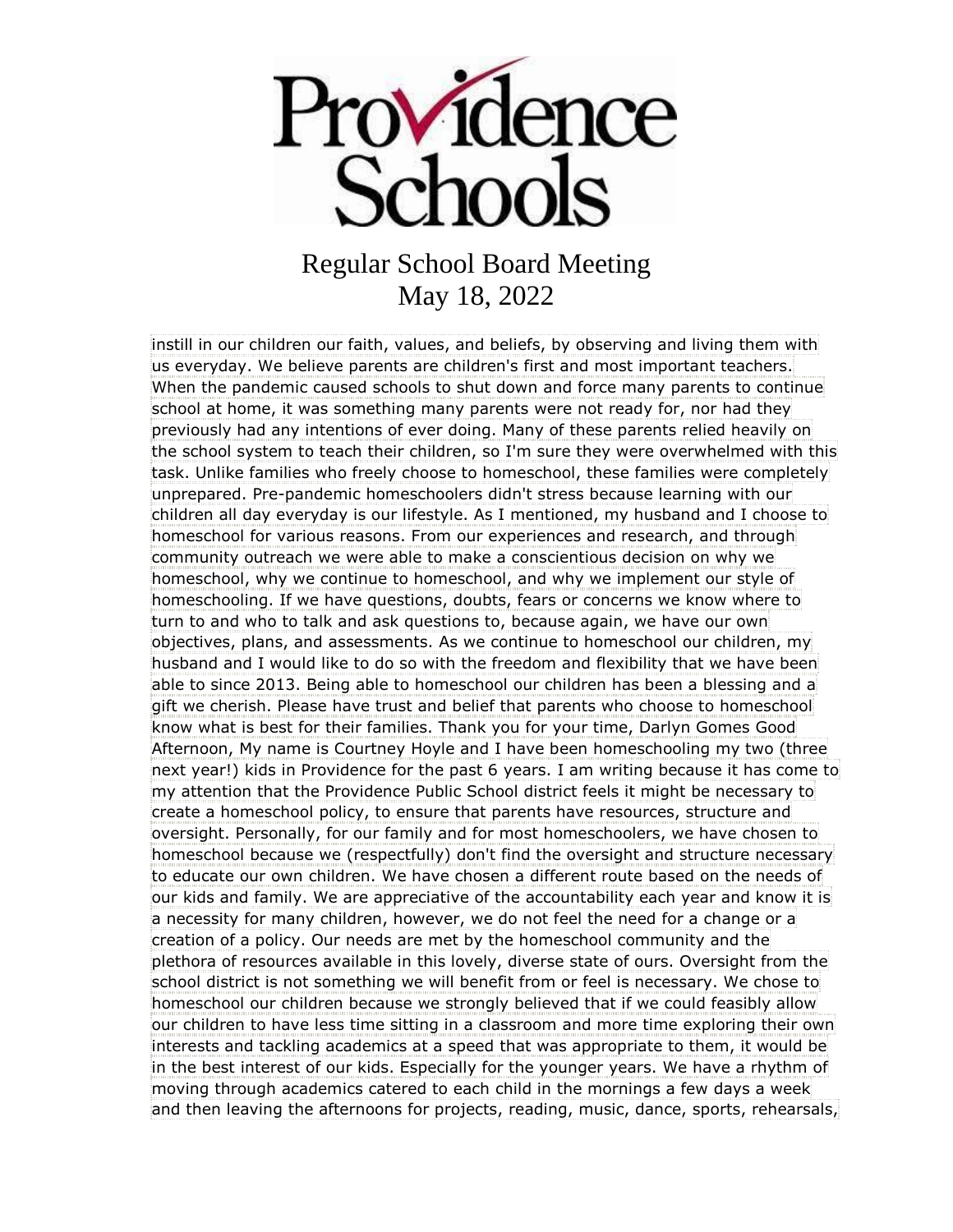

poetry tea times, ninja gym, hikes and nature exploration or whatever it is that excites them in a given season. They have never been to a school building, yet they are thriving. My eldest was just selected for the PPAC arts scholarship, my middle has found a passion for fencing and my youngest just constantly wants to be involved in whatever the older ones are doing- including trying to read! They all will tell you that math is their favorite subject. We have found a wonderful and supportive community through EnrichRI where we have participated in co-ops, field trips and subject specific classes and fun with friends. Just yesterday we were at Casey farm learning about farming, gardening, animal care etc. I am able to get the support I need from seasoned homeschool families and in return pour into families just starting out. Thank you for taking the time to hear our voices. -- Courtney Hoyle 917.273.0745 courtneyfhoyle@gmail.com Hello, My name is Cali VanHorn and I have been homeschooling my children for the last 10 years. I understand that there is a meeting today to discuss homeschooling in Providence county and if the public school should be distributing resources to help homeschool families and such. I cannot attend the meeting, but wanted to send an email to voice my opinion. For the last ten years we have been homeschooling and thoroughly enjoy this choice for our family. There are so many benefits that I continually see. It would take too long to list them all, but I will give you the highlights. Homeschooling has made our family a closer tighter unit. We have hard times like anyone else, but all in all, we see all the good, bad, and ugly of each other and get lots of experience to talk through character building, to forgive one another, to learn to be slow to anger and quick to love. These are important qualities that in a public school setting a teacher wouldn't have the time to pause class and talk through a conflict or character development. In the long term, this greatly affects the future of who my children grow up to be and how they interact with our community, how they treat people, and how they deal with conflict. I am thankful for the time to do this. Homeschooling has also proven beneficial academically. We spend so much time reading aloud together and discussing classic literature. I KNOW my kids so well and know their struggle areas in academics. My daughter is struggling with 7th grade math right now and instead of just plugging along and pushing her through to get done with the book, I have the benefit of going back and helping her to really understand the material before moving on. This is going to make math easier for her in the high school years if I can lay a solid foundation for her now and for her to really know it before moving ahead. I love being able to choose what my kids learn and how they learn it. We are huge fans of the classical method of learning and have been participating in a classical homeschool community for eight years now. We meet once a week and my kids are doing weekly presentations, geography, learning Latin and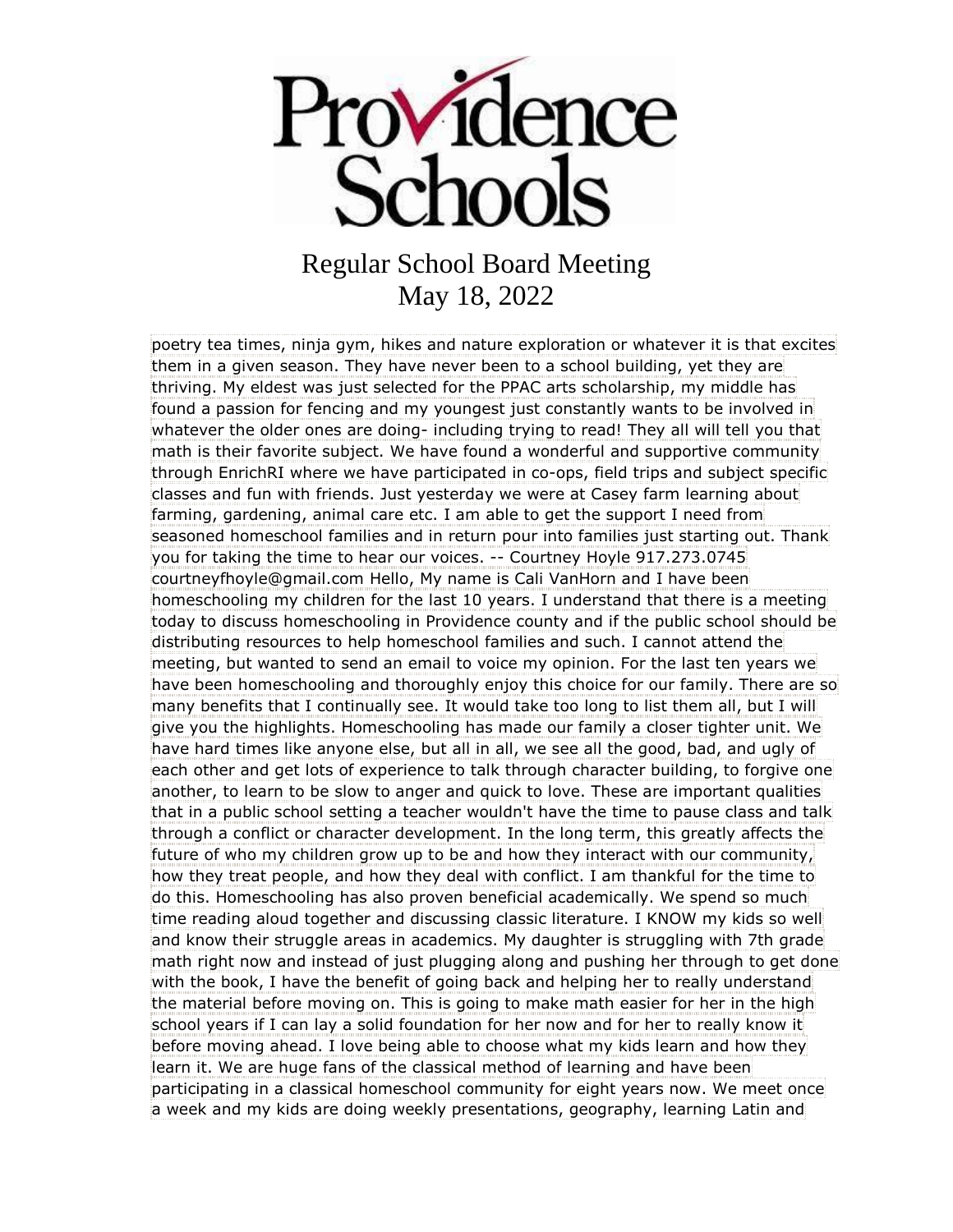

Spanish, learning history and a timeline of the world, doing art projects, and science experiments. We are so thankful for a community to participate in this with. My children are learning to become a student for life and that learning can be fun. Not everything is fun, but so much of it is! Each of my children have different interests and we can spend more time on that student delving into something that piques their curiosity. I love the support and accountability our homeschool community provides. I love the flexibility we have in our daily routine. I love that we know each other so well and that I can take more time with academic struggle areas to help my children truly know a content area. I love that we get to work on character development and conflict right at the moment. There are so many other things I could mention, but these are my highlights. All of this to say that we have a support community and we are thriving at homeschooling. This was a choice my husband and I made ten years ago and when we did it we never expected anything academically from our public school system. We do not wish or want the public school to send us resources or require us to use certain resources. Homeschooling is a choice that, thankfully, we get to make here and when a family does that it is their choice to not receive resources academically from the school system. Resources given to us would not be a help to us. It would take time away from the things we have already established as quality materials for us to work through and would really be more harmful than good. We chose to homeschool because we wanted to decide what our children should learn and how they would learn it and we pray it remains that way. I do also want to say that I have a degree in education and have worked in school systems before. My family GREATLY appreciates the public school system. We are thankful for their dedication and HARD work for the community! My husband is one of the track coaches at our public schools and as taxpayers, we are so glad that our children get the benefit of playing on certain teams occasionally at the school. It allows us to know people in our community, but still educate our children in the way that we think is best for them. Thank you so much for reading this! Thank you for your diligent work in the education department! Blessings, Cali VanHorn To the Providence School Board, I am writing to submit this written comment in advance of the meeting on homeschool policy scheduled for May 18th. I am a resident of the eastside of Providence. I have been a children's book illustrator and author for twenty-five years, and am a professor at Rhode Island School of Design. My wife and I have been homeschooling our children long before the pandemic, for the past seven years here in Providence. We have effectively taken advantage of, and utilized Providence's many resources, including working with the fantastic librarians at our local public branch and The Providence Athenaeum, taking art and animation classes at RISD and the RISD Museum, as well as performing in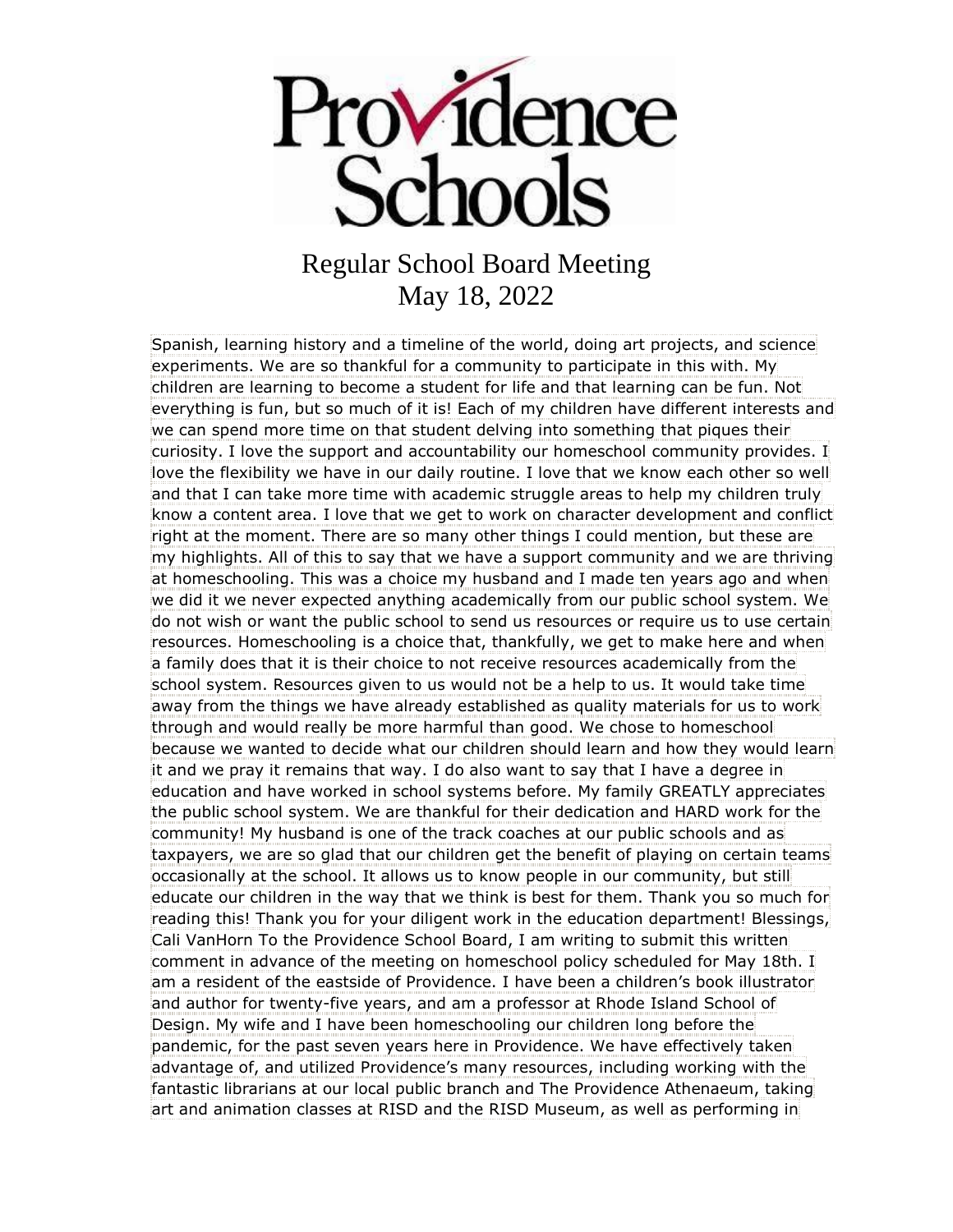

Festival Ballet's Nutcracker. Our children are also learning to speak Spanish and Japanese, and studying ornithology and marine biology among other subjects. We are Rhode Island taxpayers. We have never asked for assistance from the district. We pay for all classes, books, and materials. Our child-led homeschooling has allowed our children to thrive. Homeschooling is not distance learning. Should the school district become involved in our homeschooling curriculum, it will disrupt seven years of education for our family. District oversight would take away our freedom as homeschoolers by forcing us to become distance learners. As two working parents we also fear that becoming distance learners would make homeschooling impossible for our family. We are asking the Rhode Island Department of Education, The Providence School District to please consider our three children, as well as the seven years of work we have invested in educating them. Please, allow us to remain a homeschooled family by respecting our existing autonomy, and our freedom to educate our children without District control. Thank you, Sincerely, Calef Brown Associate Professor, Illustration Rhode Island School of Design calefbrown.com calefbooks.com 124 6th St. Providence RI 02906 cbrown02@risd.edu Dear PPSD School Board, We have been notified that you are planning to implement a new fairly restrictive and cumbersome home school policy that attempts to recreate what happens in public school into the home school environment, with daily hours of instruction noted. Since most homeschool parents elect to homeschool precisely because it allows for freedom to adjust the schedule and material present to the unique child in the family (as opposed to teaching that has to fit a large classroom of learners), this attempt at making home school teaching look more like public school teaching appears misguided. We have been successfully homeschooling as a family in Providence for many years. As evidence of this, our older children have participated in and won prizes in major competition. For example, our 7th grader qualified for the AIME - the American International Mathematics Examination that is one of the steps towards the International Math Olympiad (a huge accomplishment in a major math competition for students up to 12th grade! Our homeschooled son was one of only around 150 students in the entire US in 7th grade or below to do so). He also won a gold medal on the Intermediate Latin exam. In order to accomplish our learning objectives, we teach homeschool almost every day around the year - much more than the 180 days required by the state. Some days, the schedule is light, with only math and reading and some writing and art or sports, some days the schedule is heavy. Some days, part of the teaching happens in the evening, because that is when some online classes are offered. The flexibility of homeschooling allows parents to adjust the schedule to optimize learning for their particular child. It is not necessarily a 8-3pm day. The transition between school work and hobbies is also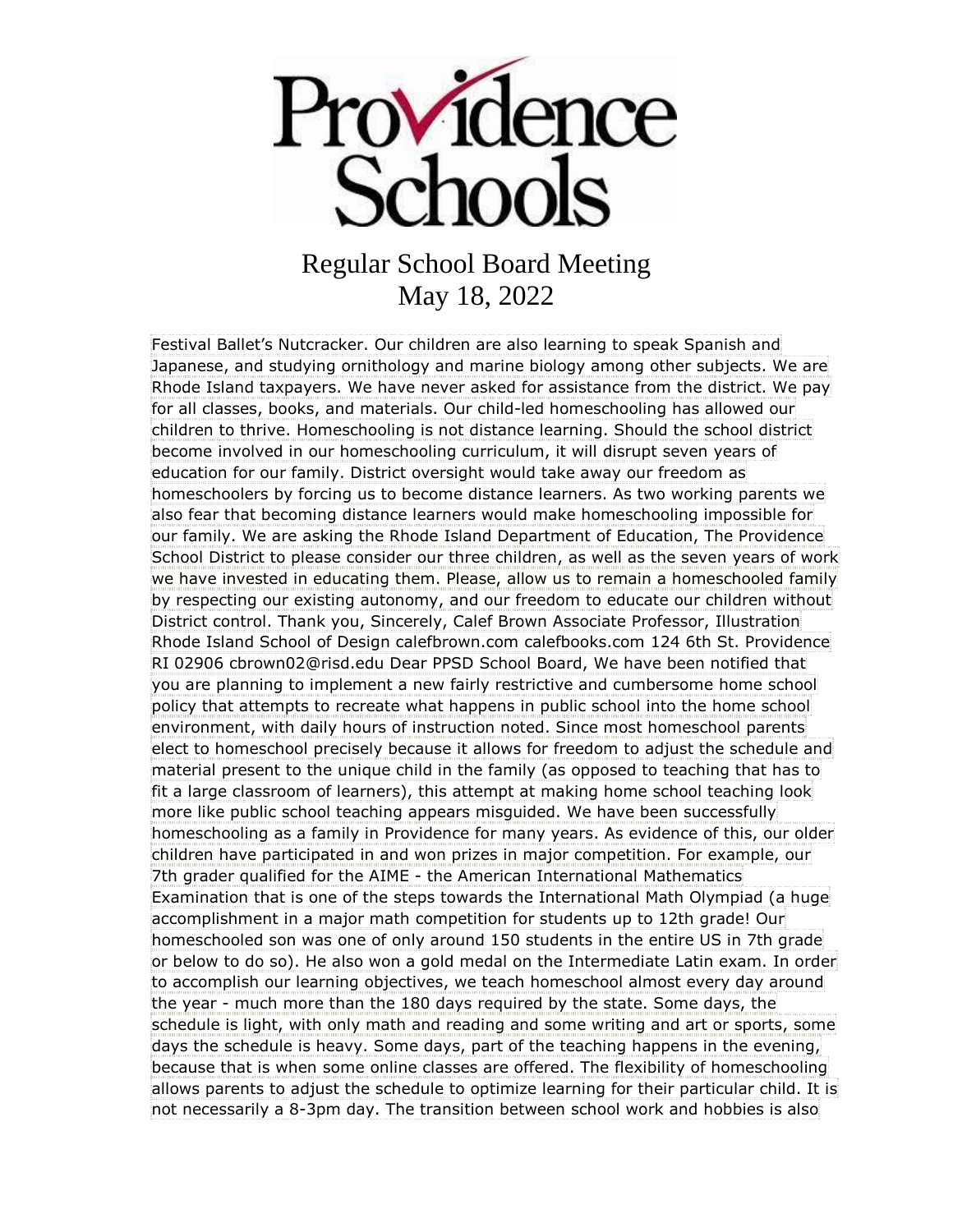

fluid - a class on the depths of Intermediate Counting and Probability or Pre-calculus may lead to programming of a game using these concepts in the computer language Python. The School Board should also realize that requiring a detailed learning plan in advance, with material and resources to be used also misunderstands that much of the benefit of homeschooling is the ability to adjust teaching and learning, as well as resources to the one student at hand as the year proceeds. Some materials that may look good and that have worked for an older child may not work as well for a younger sibling, and a homeschool family can adjust to maximize teaching outcomes. As homeschool parents, we are also always on the lookout for new resources and sometimes, perfect class offerings open up in the middle of the school year. Our experience should illustrate that much of the advantage of homeschooling is precisely the flexibility it provides to optimize learning for the individual student. Rhode Island Law recognizes this - the new proposed PPSD Homeschool Policy does not. Forcing detailed guidance and rules from the school district onto homeschool families will be a detriment to the students. The homeschool environment is very different from a class of 20-30 students. For those that would appreciate help with how to approach homeschool, there are many resources already available. Enrichi, for example, offers many seminars on homeschooling in Rhode Island, including on curriculum questions, and in our experience, they have always been very quick to reply when we have approached them with a question. Perhaps the School District should mention to new homeschool families resources such as Enrichi. Thank you very much for your attention, Axel van de Walle, PhD Susanne Schennach, PhD

### **School Board Member Comments**

#### **7. School Board Comments**

School Board Comments **Recommendation:** No recommendation required Board Members commented on the past retreat that was successfully held.

#### **School Board Committee Updates**

#### **8. Policy Committee**

Policy Committee updates and highlights. **Recommendation:** No recommendation required. Dr. Santow apologized for the mixup in the agenda submitted to the Secretary of State website that did not include the Homeschool policy.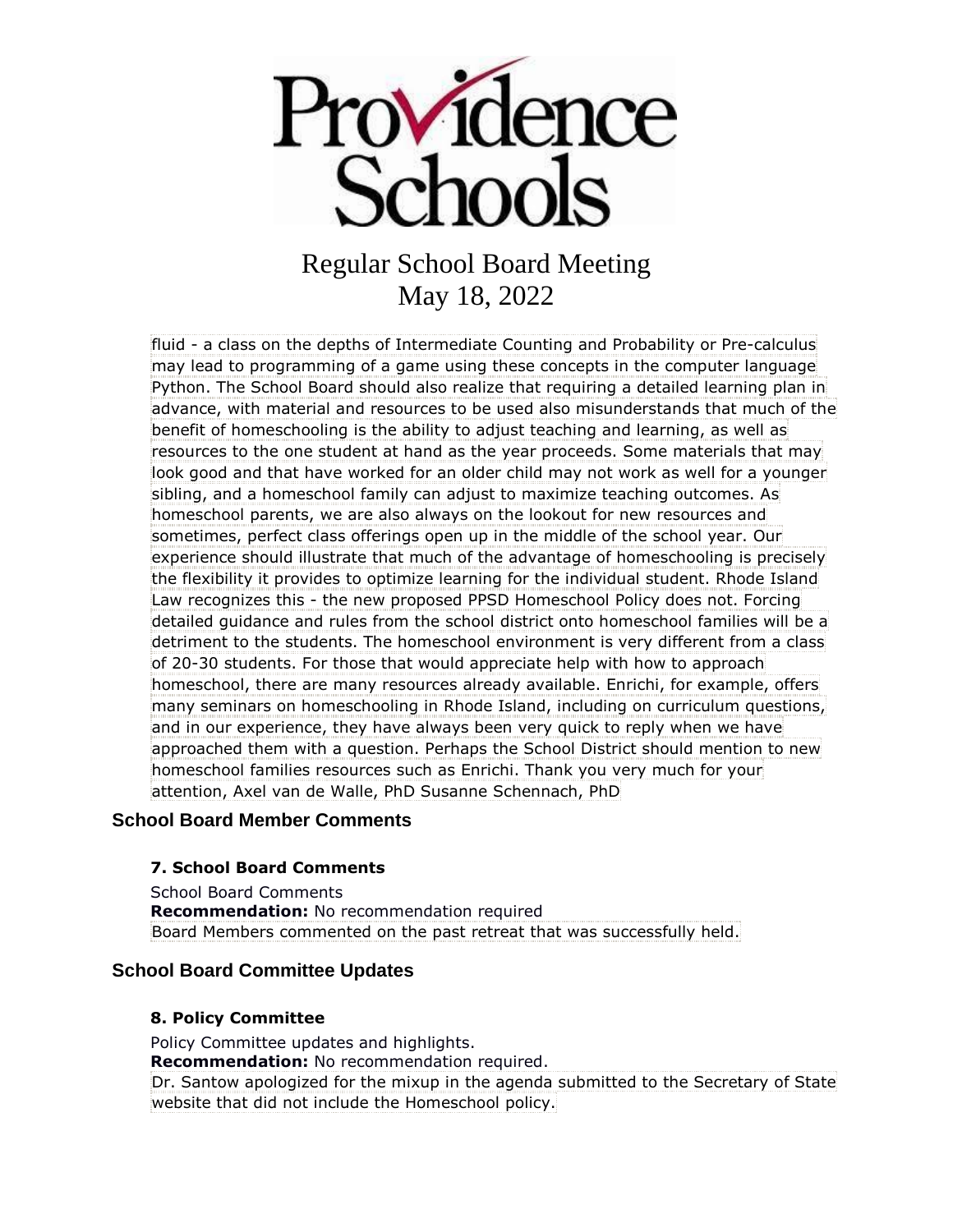

#### **9. Finance Committee**

Finance Committee updates and highlights. **Recommendation:** No recommendation required. Dr. Goldberg gave an update on the Finance Committee meeting.

#### **Consent Agenda**

#### **10. Approval of the Consent Agenda**

Items listed under Consent Agenda are considered routine and will be approved by a single motion. There will be no separate discussion of these items; however, any item may be removed from the Consent Agenda upon the request of any member of the Board and action upon separately.

**Recommendation:** Approve consent agenda as presented.

#### **ORIGINAL - Motion**

Member **(TyRelle Stephens)** Moved, Member **(Elizabeth Goldberg)** Seconded to approve the **ORIGINAL** motion 'Approve consent agenda as presented'. Upon a roll call vote being taken, the vote was: Aye: **7** Nay: **0**. The motion **Carried. 7 - 0** 

| Kinzel Thomas            | Yes |
|--------------------------|-----|
| Diagneris Garcia         | Yes |
| Mark Santow              | Yes |
| Elizabeth Goldberg       | Yes |
| Jesus Nunez              | Yes |
| <b>TyRelle Stephens</b>  | Yes |
| Night Jean Muhingabo Yes |     |

#### **11. Approval of Minutes - April 28, 2022**

Approval of Minutes - April 28, 2021 **Recommendation:** Approve minutes as presented **ORIGINAL - Motion**

Member **(TyRelle Stephens)** Moved, Member **(Elizabeth Goldberg)** Seconded to approve the **ORIGINAL** motion 'Approve minutes as presented'. Upon a roll call vote being taken, the vote was: Aye: **7** Nay: **0**. The motion **Carried. 7 - 0** 

| Yes |
|-----|
| Yes |
| Yes |
| Yes |
| Yes |
|     |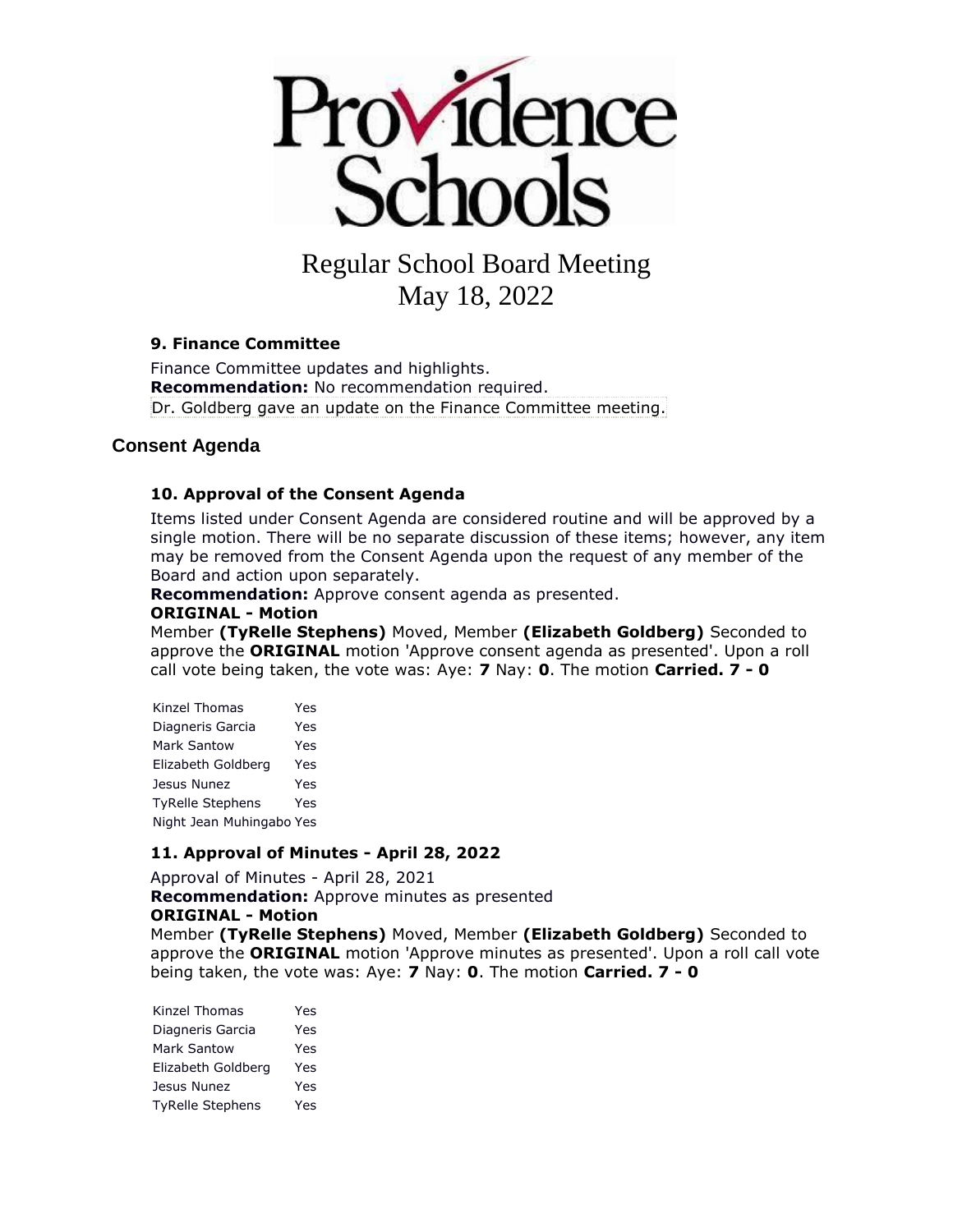

Night Jean Muhingabo Yes

#### **12. Todd Whitaker Amendment FY22**

**Recommendation:** Admin recommends approval **ORIGINAL - Motion** Member **(TyRelle Stephens)** Moved, Member **(Elizabeth Goldberg)** Seconded to approve the **ORIGINAL** motion 'Admin recommends approval'. Upon a roll call vote being taken, the vote was: Aye: **7** Nay: **0**. The motion **Carried. 7 - 0** 

| Kinzel Thomas            | Yes |
|--------------------------|-----|
| Diagneris Garcia         | Yes |
| Mark Santow              | Yes |
| Elizabeth Goldberg       | Yes |
| Jesus Nunez              | Yes |
| <b>TyRelle Stephens</b>  | Yes |
| Night Jean Muhingabo Yes |     |

#### **13. Mystic Aquarium FY22**

#### **Recommendation:** N/A **ORIGINAL - Motion** Member **(TyRelle Stephens)** Moved, Member **(Elizabeth Goldberg)** Seconded to approve the **ORIGINAL** motion 'N/A'. Upon a roll call vote being taken, the vote was: Aye: **7** Nay: **0**. The motion **Carried. 7 - 0**

| Kinzel Thomas            | Yes |
|--------------------------|-----|
| Diagneris Garcia         | Yes |
| Mark Santow              | Yes |
| Elizabeth Goldberg       | Yes |
| Jesus Nunez              | Yes |
| <b>TyRelle Stephens</b>  | Yes |
| Night Jean Muhingabo Yes |     |

#### **14. Sodexo Renewal FY23**

**Recommendation:** Admin recommends approval **ORIGINAL - Motion**

Member **(TyRelle Stephens)** Moved, Member **(Elizabeth Goldberg)** Seconded to approve the **ORIGINAL** motion 'Admin recommends approval'. Upon a roll call vote being taken, the vote was: Aye: **7** Nay: **0**. The motion **Carried. 7 - 0** 

Kinzel Thomas Yes Diagneris Garcia Yes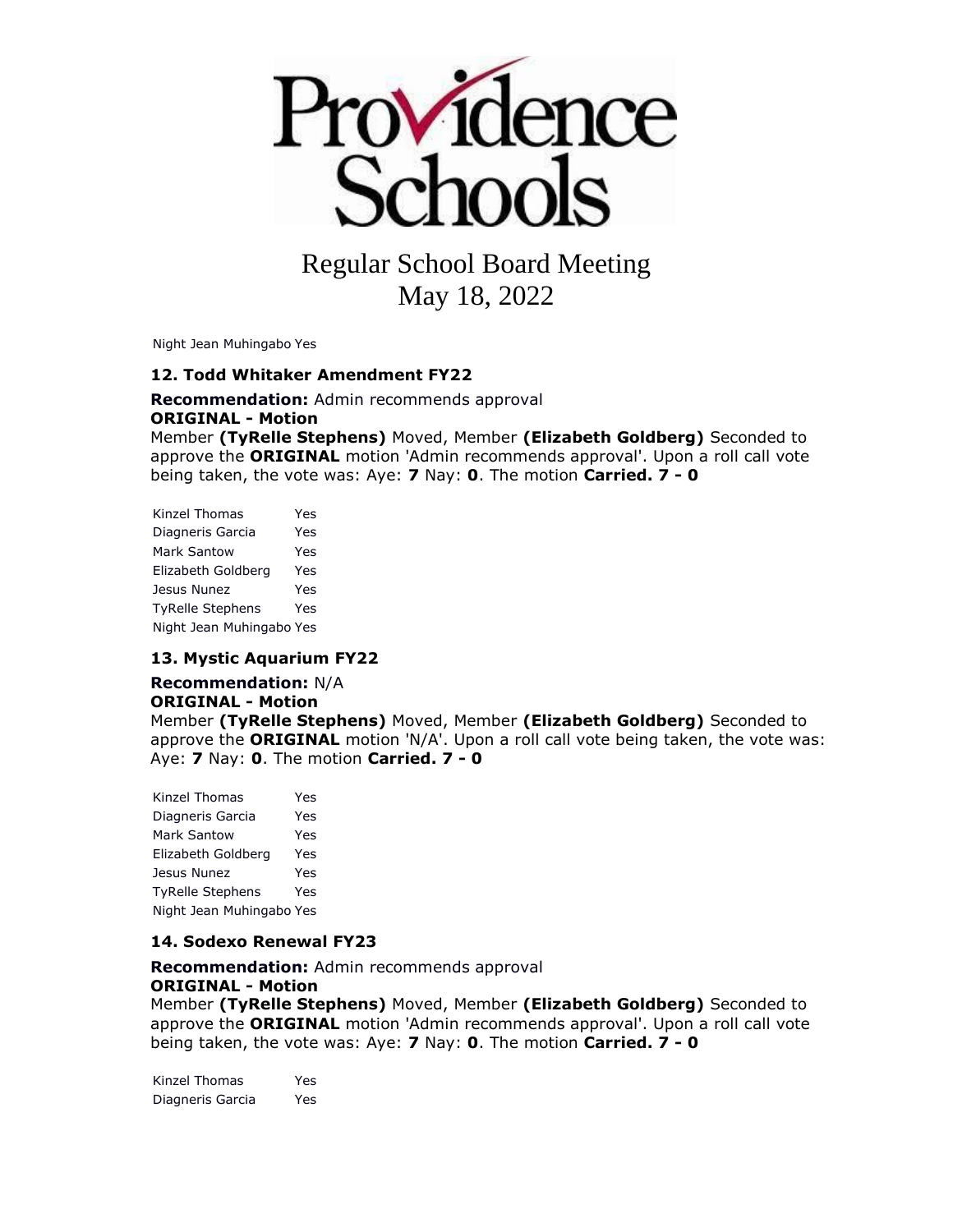

Mark Santow Yes Elizabeth Goldberg Yes Jesus Nunez Yes TyRelle Stephens Yes Night Jean Muhingabo Yes

#### **15. iSAFE Renewal FY23**

**Recommendation:** Admin recommends approval

#### **ORIGINAL - Motion**

Member **(TyRelle Stephens)** Moved, Member **(Elizabeth Goldberg)** Seconded to approve the **ORIGINAL** motion 'Admin recommends approval'. Upon a roll call vote being taken, the vote was: Aye: **7** Nay: **0**. The motion **Carried. 7 - 0** 

Kinzel Thomas Yes Diagneris Garcia Yes Mark Santow Yes Elizabeth Goldberg Yes Jesus Nunez Yes TyRelle Stephens Yes Night Jean Muhingabo Yes

#### **16. UCONN Confratute FY23**

**Recommendation:** N/A **ORIGINAL - Motion** Member **(TyRelle Stephens)** Moved, Member **(Elizabeth Goldberg)** Seconded to approve the **ORIGINAL** motion 'N/A'. Upon a roll call vote being taken, the vote was: Aye: **7** Nay: **0**. The motion **Carried. 7 - 0** 

Kinzel Thomas Yes Diagneris Garcia Yes Mark Santow Yes Elizabeth Goldberg Yes Jesus Nunez Yes TyRelle Stephens Yes Night Jean Muhingabo Yes

#### **17. Curriculum Associates FY23**

**Recommendation:** No recommendation required. **ORIGINAL - Motion**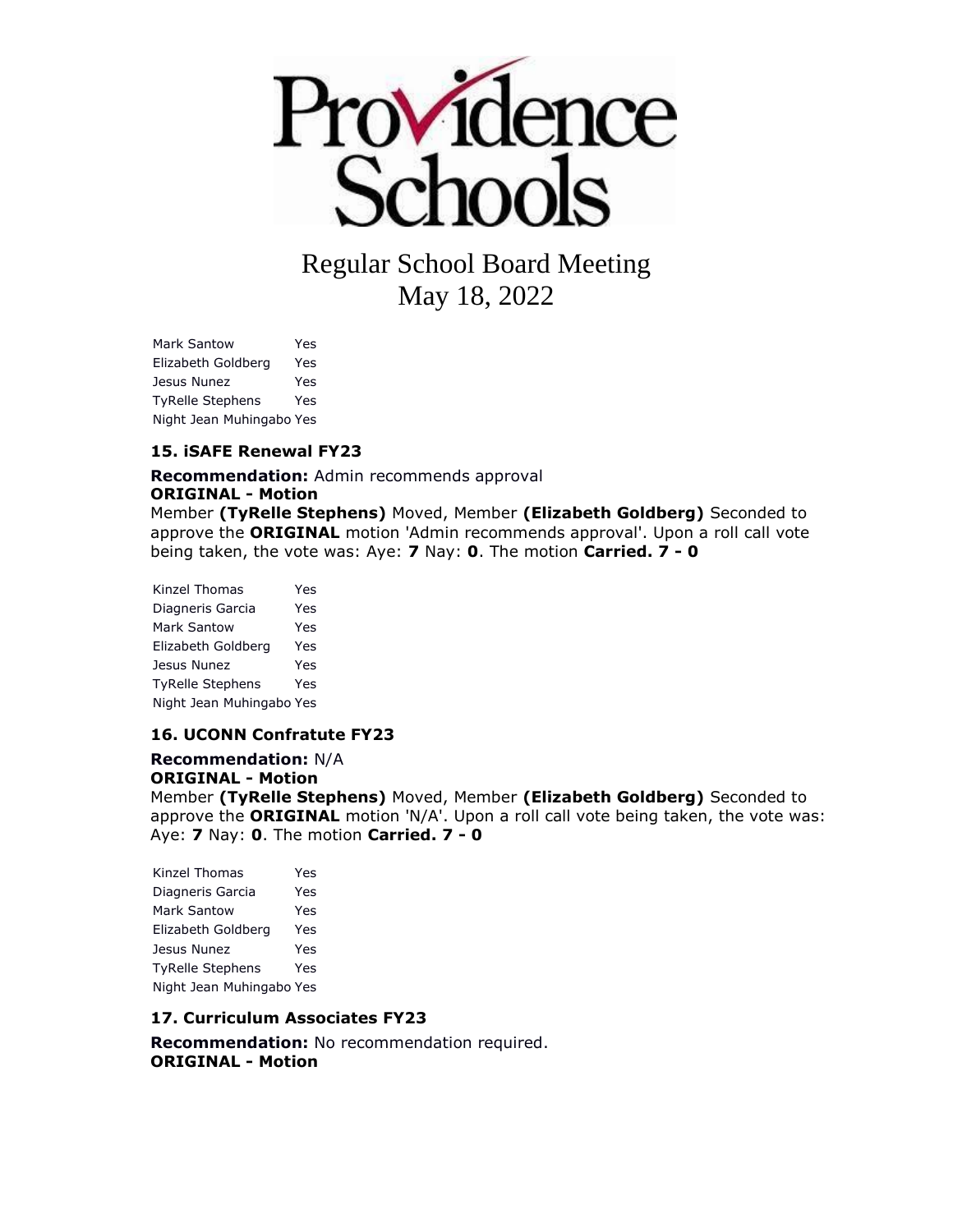

Member **(TyRelle Stephens)** Moved, Member **(Elizabeth Goldberg)** Seconded to approve the **ORIGINAL** motion 'No recommendation required'. Upon a roll call vote being taken, the vote was: Aye: **7** Nay: **0**. The motion **Carried. 7 - 0** 

Kinzel Thomas Yes Diagneris Garcia Yes Mark Santow Yes Elizabeth Goldberg Yes Jesus Nunez Yes TyRelle Stephens Yes Night Jean Muhingabo Yes

#### **18. Lionbridge FY23**

**Recommendation:** No recommendation required. **ORIGINAL - Motion**

Member **(TyRelle Stephens)** Moved, Member **(Elizabeth Goldberg)** Seconded to approve the **ORIGINAL** motion 'No recommendation required'. Upon a roll call vote being taken, the vote was: Aye: **7** Nay: **0**. The motion **Carried. 7 - 0** 

| Kinzel Thomas            | Yes |
|--------------------------|-----|
| Diagneris Garcia         | Yes |
| Mark Santow              | Yes |
| Elizabeth Goldberg       | Yes |
| Jesus Nunez              | Yes |
| <b>TyRelle Stephens</b>  | Yes |
| Night Jean Muhingabo Yes |     |

#### **19. Effectiff FY23**

**Recommendation:** Admin recommends approval **ORIGINAL - Motion**

Member **(TyRelle Stephens)** Moved, Member **(Elizabeth Goldberg)** Seconded to approve the **ORIGINAL** motion 'Admin recommends approval'. Upon a roll call vote being taken, the vote was: Aye: **7** Nay: **0**. The motion **Carried. 7 - 0** 

| Kinzel Thomas            | Yes |
|--------------------------|-----|
| Diagneris Garcia         | Yes |
| Mark Santow              | Yes |
| Elizabeth Goldberg       | Yes |
| Jesus Nunez              | Yes |
| <b>TyRelle Stephens</b>  | Yes |
| Night Jean Muhingabo Yes |     |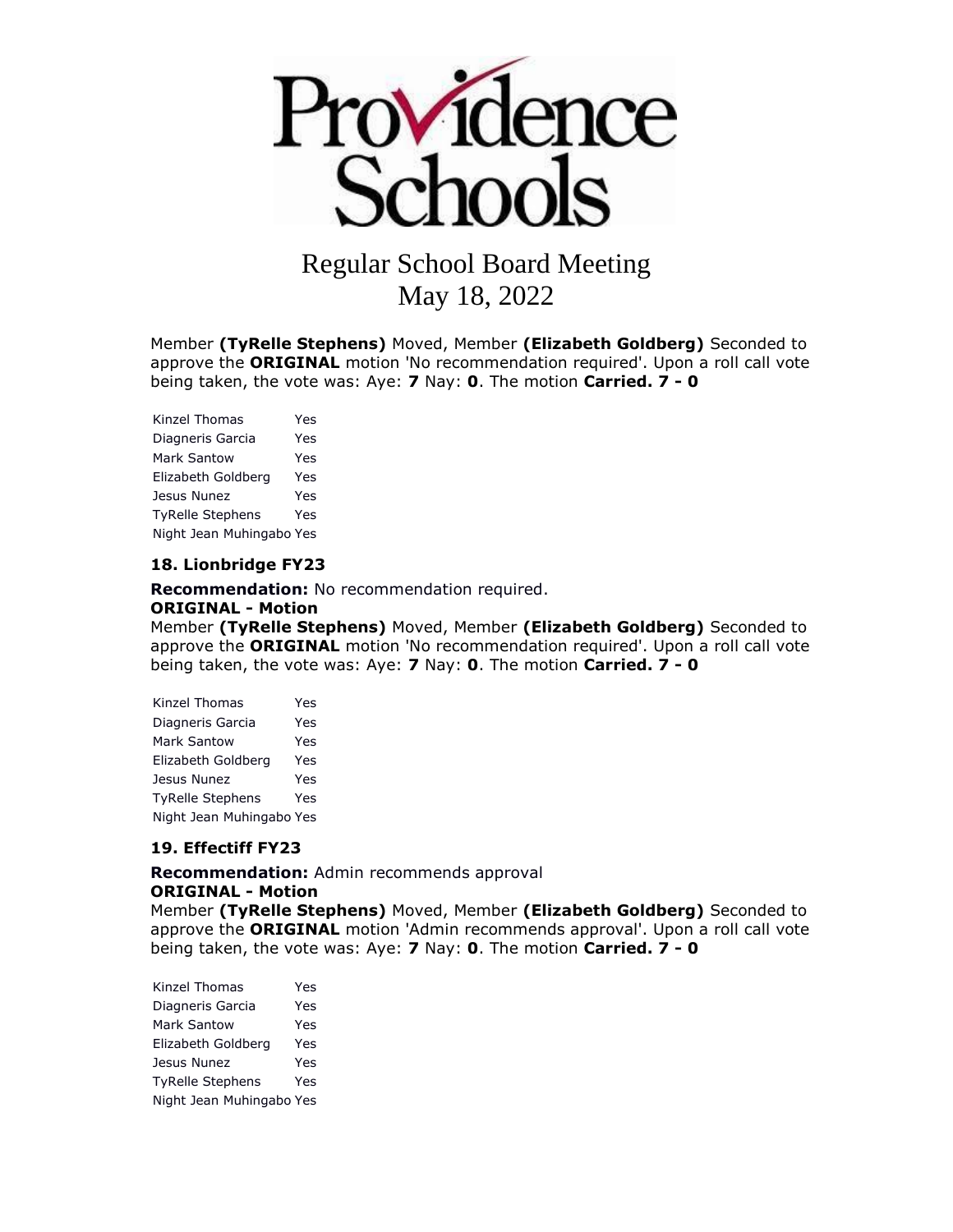

# Regular School Board Meeting

May 18, 2022

#### **20. Energy Efficient Investments**

**Recommendation:** Admin recommends approval **ORIGINAL - Motion**

Member **(TyRelle Stephens)** Moved, Member **(Elizabeth Goldberg)** Seconded to approve the **ORIGINAL** motion 'Admin recommends approval'. Upon a roll call vote being taken, the vote was: Aye: **7** Nay: **0**. The motion **Carried. 7 - 0** 

Kinzel Thomas Yes Diagneris Garcia Yes Mark Santow Yes Elizabeth Goldberg Yes Jesus Nunez Yes TyRelle Stephens Yes Night Jean Muhingabo Yes

#### **21. Homeschool Policy (First Read)**

**Recommendation:** Admin recommends approval after next read

Because of an error in uploading the agenda to the Secretary of State website that did NOT include the Home school policy, this item was removed from the Consent Agenda and was not included.

#### **ORIGINAL - Motion**

Member **(TyRelle Stephens)** Moved, Member **(Elizabeth Goldberg)** Seconded to approve the **ORIGINAL** motion 'Admin recommends approval after next read'. Upon a roll call vote being taken, the vote was: Aye: **7** Nay: **0**. The motion **Carried. 7 - 0** 

Kinzel Thomas Yes Diagneris Garcia Yes Mark Santow Yes Elizabeth Goldberg Yes Jesus Nunez Yes TyRelle Stephens Yes Night Jean Muhingabo Yes

### **Action Items**

#### **22. Review of Homeschool Candidates**

We'll review complete homeschool application(s) to be approved by the School Board. Accompanying documentation is not available publicly to protect student-identifying information.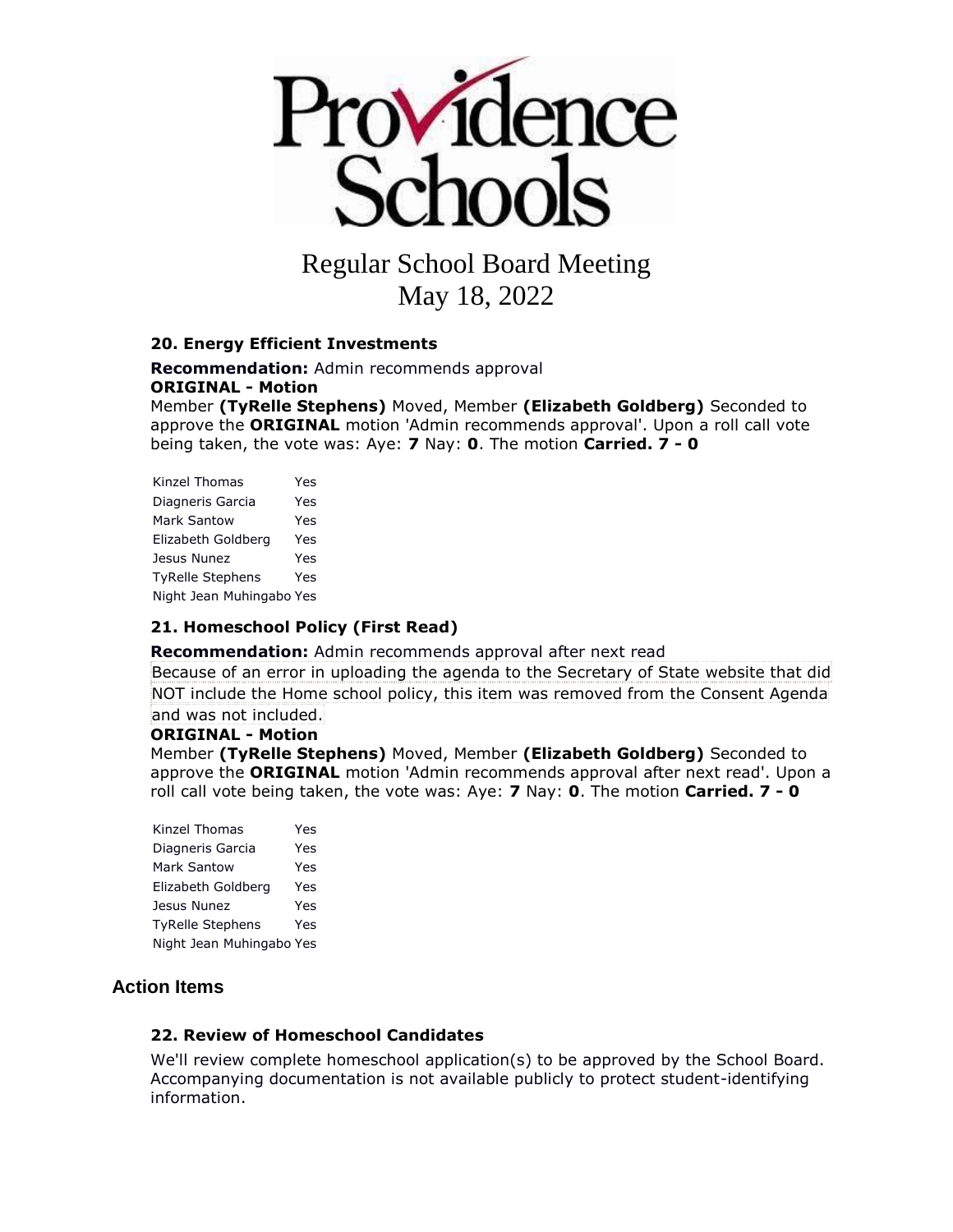

**Recommendation:** Administration recommends removal.

Mr. Catone spoke on Homeschool candidates that has been approved.

#### **ORIGINAL - Motion**

Member **(TyRelle Stephens)** Moved, Member **(Night Jean Muhingabo)** Seconded to approve the **ORIGINAL** motion 'Administration recommends removal'. Upon a roll call vote being taken, the vote was: Aye: **7** Nay: **0**. The motion **Carried. 7 - 0** 

| Kinzel Thomas            | Yes |
|--------------------------|-----|
| Diagneris Garcia         | Yes |
| Mark Santow              | Yes |
| Elizabeth Goldberg       | Yes |
| Jesus Nunez              | Yes |
| <b>TyRelle Stephens</b>  | Yes |
| Night Jean Muhingabo Yes |     |

#### **23. Schoolworks Contract FY23**

#### **Recommendation:** Admin recommends approval

DR. Yvonne Alverez answered questions. There are six schools that would be included in the redesign project. There is an urgency to move forward. President Thomas mentioned that there was a similar contract by another vendor had done in 2020 and would like to be sure there is no un-necessary duplication. DR. Goldberg mentioned that she was uncomfortable as well without knowing the contract going through the Finance Committee. VP Garcia also expressed concern that the contract has not gone to the Finance Committee.

#### **ORIGINAL - Motion**

Member **(xxxxx)** Moved, Member **(xxxxx)** Seconded to approve the **ORIGINAL**  motion 'Admin recommends approval'. Upon a roll call vote being taken, the vote was: Aye: **(xx)** Nay: **(xx)**. The motion **( ). (xx) - (xx)** 

#### **23. Schoolworks Contract FY23**

#### **Recommendation:** Admin recommends approval **SUBSTITUTE - Motion**

Member **(Elizabeth Goldberg)** Moved, Member **(Mark Santow)** Seconded to approve the **SUBSTITUTE** motion 'Motion was made to table the approval on Schoolworks'. Upon a roll call vote being taken, the vote was: Aye: **7** Nay: **0**. The motion **Carried. 7 - 0** 

Kinzel Thomas Yes Diagneris Garcia Yes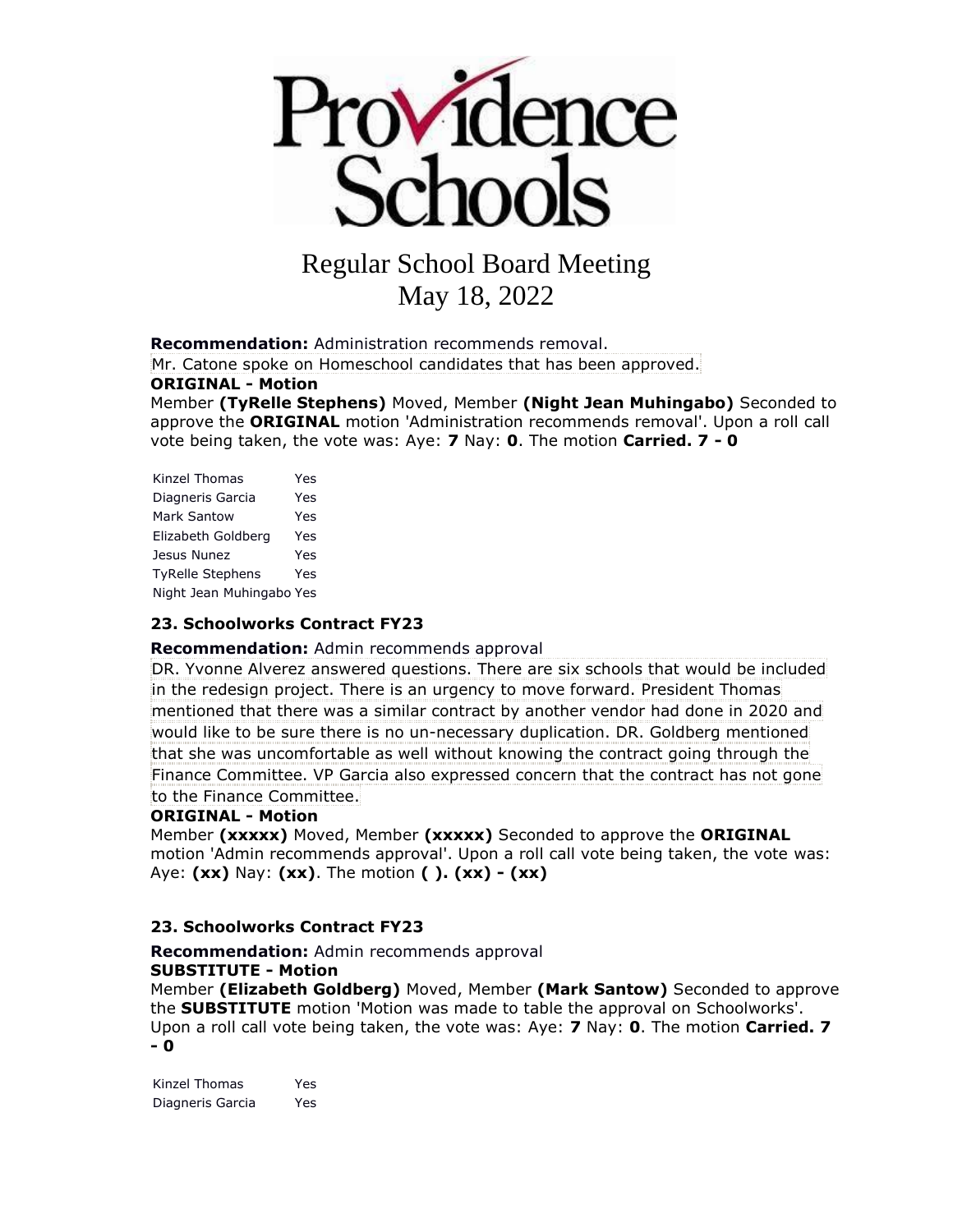

Mark Santow Yes Elizabeth Goldberg Yes Jesus Nunez Yes TyRelle Stephens Yes Night Jean Muhingabo Yes

#### **24. FY23 Local Budget Ordinances - Appropriation, Compensation and Classification**

**Recommendation:** Admin recommends approval

Zach Scott gave the presentation on the budget and answered questions.

#### **ORIGINAL - Motion**

Member **(TyRelle Stephens)** Moved, Member **(Elizabeth Goldberg)** Seconded to approve the **ORIGINAL** motion 'Admin recommends approval'. Upon a roll call vote being taken, the vote was: Aye: **7** Nay: **0**. The motion **Carried. 7 - 0** 

| Kinzel Thomas            | Yes |
|--------------------------|-----|
| Diagneris Garcia         | Yes |
| <b>Mark Santow</b>       | Yes |
| Elizabeth Goldberg       | Yes |
| Jesus Nunez              | Yes |
| <b>TyRelle Stephens</b>  | Yes |
| Night Jean Muhingabo Yes |     |

#### **Presentations**

#### **25. FY23 Budget Presentation**

#### **Recommendation:**

Zach Scott gave the presentation on the budget.

#### **26. Turnaround Action Plan Update Presentation**

#### **Recommendation:**

Zach Scott and Joan Jackson gave the presentation and answered questions.

#### **27. Wellness Department Presentation**

**Recommendation:** Administration recommends approval.

Sandra Stuart gave the presentation that covered four departments. President Kinzel congratulated Mrs. Stuart for her exceptional work on standing up this new office. DR. Goldberg also said that the work was exceptional.

### **Executive Session**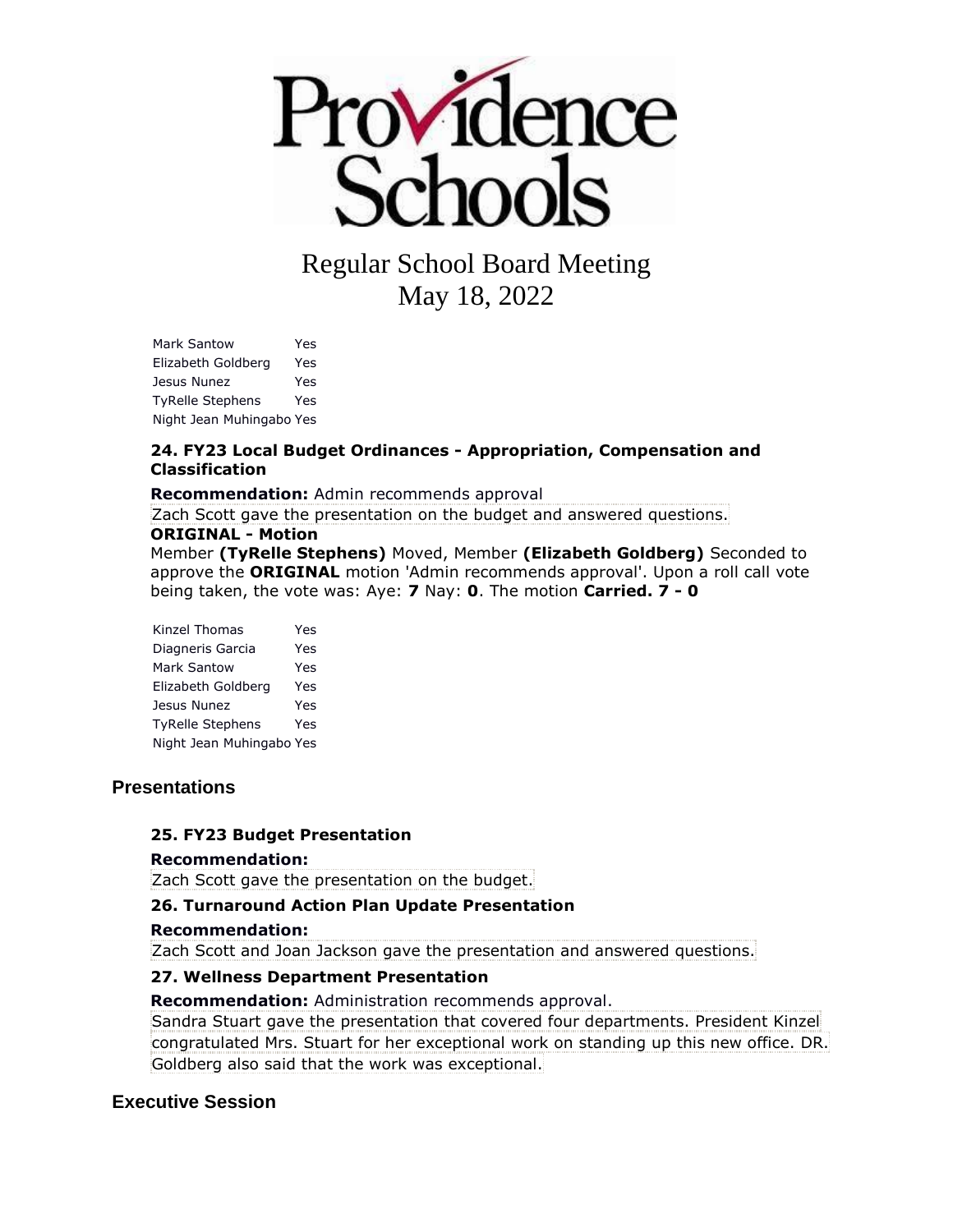

#### **28. Executive Session pursuant to Rhode Island General Law §42-46-5 (a)(2)—Litigation**

The School Board must vote on the stated purposes in public to enter into Executive Session

**Recommendation:** Executive Session pursuant to Rhode Island General Law §42-46-5 (a)(2)—Litigation

There were two votes taken in Executive Session. The first after discussion, was to seal the minutes of that discussion. Motion made by Mr. Stephens and seconded by Mr. Nunez. The motion passed unanimously. The second motion was to come out of Executive Session. That was moved by Mr. Stephens and seconded by Mr. Nunez. That passed unanimously also.

#### **ORIGINAL - Motion**

Member **(Mark Santow)** Moved, Member **(Elizabeth Goldberg)** Seconded to approve the **ORIGINAL** motion 'Executive Session pursuant to Rhode Island General Law §42- 46-5 (a)(2)—Litigation'. Upon a roll call vote being taken, the vote was: Aye: **7** Nay: **0**. The motion **Carried. 7 - 0** 

| Kinzel Thomas            | Yes |
|--------------------------|-----|
| Diagneris Garcia         | Yes |
| Mark Santow              | Yes |
| Elizabeth Goldberg       | Yes |
| Jesus Nunez              | Yes |
| <b>TyRelle Stephens</b>  | Yes |
| Night Jean Muhingabo Yes |     |

#### **Adjourn**

The meeting was adjourned at 10:46 by President Thomas.

#### **29. Adjourn Meeting**

Adjourn Meeting **Recommendation:** No recommendation required

**ORIGINAL - Motion** Member **(TyRelle Stephens)** Moved, Member **(Night Jean Muhingabo)** Seconded to approve the **ORIGINAL** motion 'No recommendation required'. Upon a roll call vote being taken, the vote was: Aye: **7** Nay: **0**. The motion **Carried. 7 - 0** 

Kinzel Thomas Yes Diagneris Garcia Yes